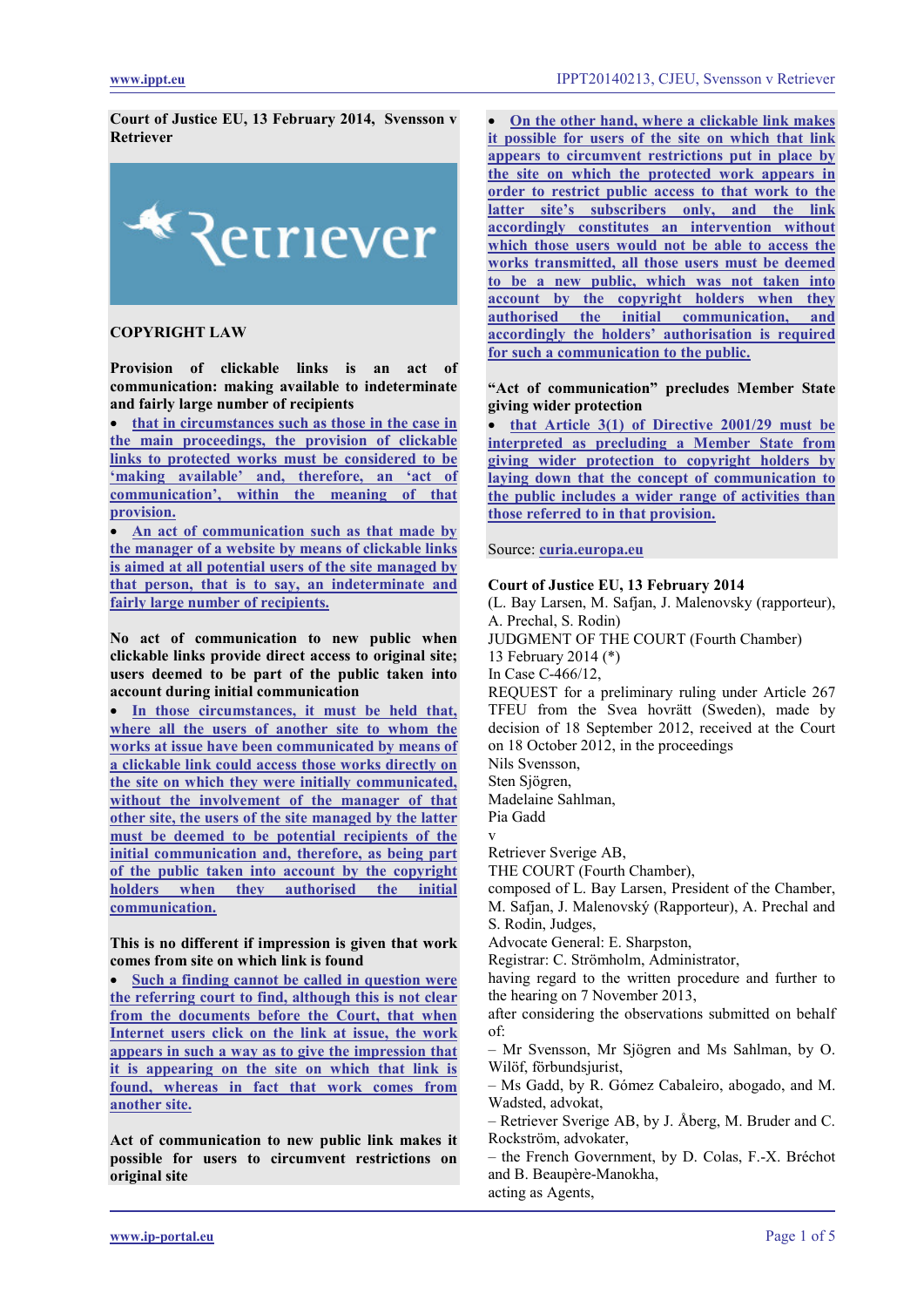– the Italian Government, by G. Palmieri, acting as Agent, and by S. Fiorentino,

avvocato dello Stato,

– the United Kingdom Government, by J. Beeko, acting as Agent, and by N. Saunders, Barrister,

– the European Commission, by J. Samnadda and J. Enegren, acting as Agents,

having decided, after hearing the Advocate General, to proceed to judgment without an Opinion,

gives the following

# **Judgment**

1. This request for a preliminary ruling concerns the interpretation of Article 3(1) of Directive 2001/29/EC of the European Parliament and of the Council of 22 May 2001 on the harmonisation of certain aspects of copyright and related rights in the information society (OJ 2001 L 167, p. 10).

2. The request has been made in proceedings between Mr Svensson, Mr Sjögren, Ms Sahlman and Ms Gadd, the applicants in the main proceedings, and Retriever Sverige AB ('Retriever Sverige') concerning compensation allegedly payable to them for the harm they consider they have suffered as a result of the inclusion on that company's website of clickable Internet links (hyperlinks) redirecting users to press articles in which the applicants hold the copyright.

# **Legal context**

### **International law**

# **The WIPO Copyright Treaty**

3. The World Intellectual Property Organisation (WIPO) adopted the WIPO Copyright Treaty ('the WIPO Copyright Treaty') in Geneva on 20 December 1996. It was approved on behalf of the European Community by Council Decision 2000/278/EC of 16 March 2000 (OJ 2000 L 89, p. 6).

4. Article 1(4) of the WIPO Copyright Treaty provides that the contracting parties are to comply with Articles 1 to 21 of the Convention for the Protection of Literary and Artistic Works, signed at Berne on 9 September 1886 (Paris Act of 24 July 1971), as amended on 28 September 1979 ('the Berne Convention').

### **The Berne Convention**

5. Article 20 of the Berne Convention, entitled 'Special Agreements Among Countries of the Union', states: *'The Governments of the countries of the Union reserve the right to enter into special agreements among themselves, in so far as such agreements grant to authors more extensive rights than those granted by the Convention, or contain other provisions not contrary to this Convention. The provisions of existing agreements which satisfy these conditions shall remain applicable.'* **European Union law**

6. Recitals 1, 4, 6, 7, 9 and 19 in the preamble to Directive 2001/29 state:

*'(1) The Treaty provides for the establishment of an internal market and the institution of a system ensuring that competition in the internal market is not distorted. Harmonisation of the laws of the Member States on copyright and related rights contributes to the achievement of these objectives.*

*[…]*

*(4) A harmonised legal framework on copyright and related rights, through increased legal certainty and while providing for a high level of protection of intellectual property, will foster substantial investment in creativity and innovation, including network infrastructure, and lead in turn to growth and increased competitiveness of European industry, both in the area of content provision and information technology and more generally across a wide range of industrial and cultural sectors. […]*



*(6) Without harmonisation at Community level, legislative activities at national level which have already been initiated in a number of Member States in order to respond to the technological challenges might result in significant differences in protection and thereby in restrictions on the free movement of services and products incorporating, or based on, intellectual property, leading to a refragmentation of the internal market and legislative inconsistency. The impact of such legislative differences and uncertainties will become more significant with the further development of the information society, which has already greatly increased transborder exploitation of intellectual property. This development will and should further increase. Significant legal differences and uncertainties in protection may hinder economies of scale for new products and services containing copyright and related rights.*

*(7) The Community legal framework for the protection of copyright and related rights must, therefore, also be adapted and supplemented as far as is necessary for the smooth functioning of the internal market. To that end, those national provisions on copyright and related rights which vary considerably from one Member State to another or which cause legal uncertainties hindering the smooth functioning of the internal market and the proper development of the information society in Europe should be adjusted, and inconsistent national responses to the technological developments should be avoided, whilst differences not adversely affecting the functioning of the internal market need not be removed or prevented.*

*[…]*

*(9) Any harmonisation of copyright and related rights must take as a basis a high level of protection, since such rights are crucial to intellectual creation. Their protection helps to ensure the maintenance and development of creativity in the interests of authors, performers, producers, consumers, culture, industry and the public at large.* 

*[…]*

*(19) The moral rights of rightholders should be exercised according to the legislation of the Member States and the provisions of the Berne Convention …[,] the WIPO Copyright Treaty and of the WIPO Performances and Phonograms Treaty. […]'*

7. Article 3 of Directive 2001/29 provides:

*'1. Member States shall provide authors with the exclusive right to authorise or prohibit any*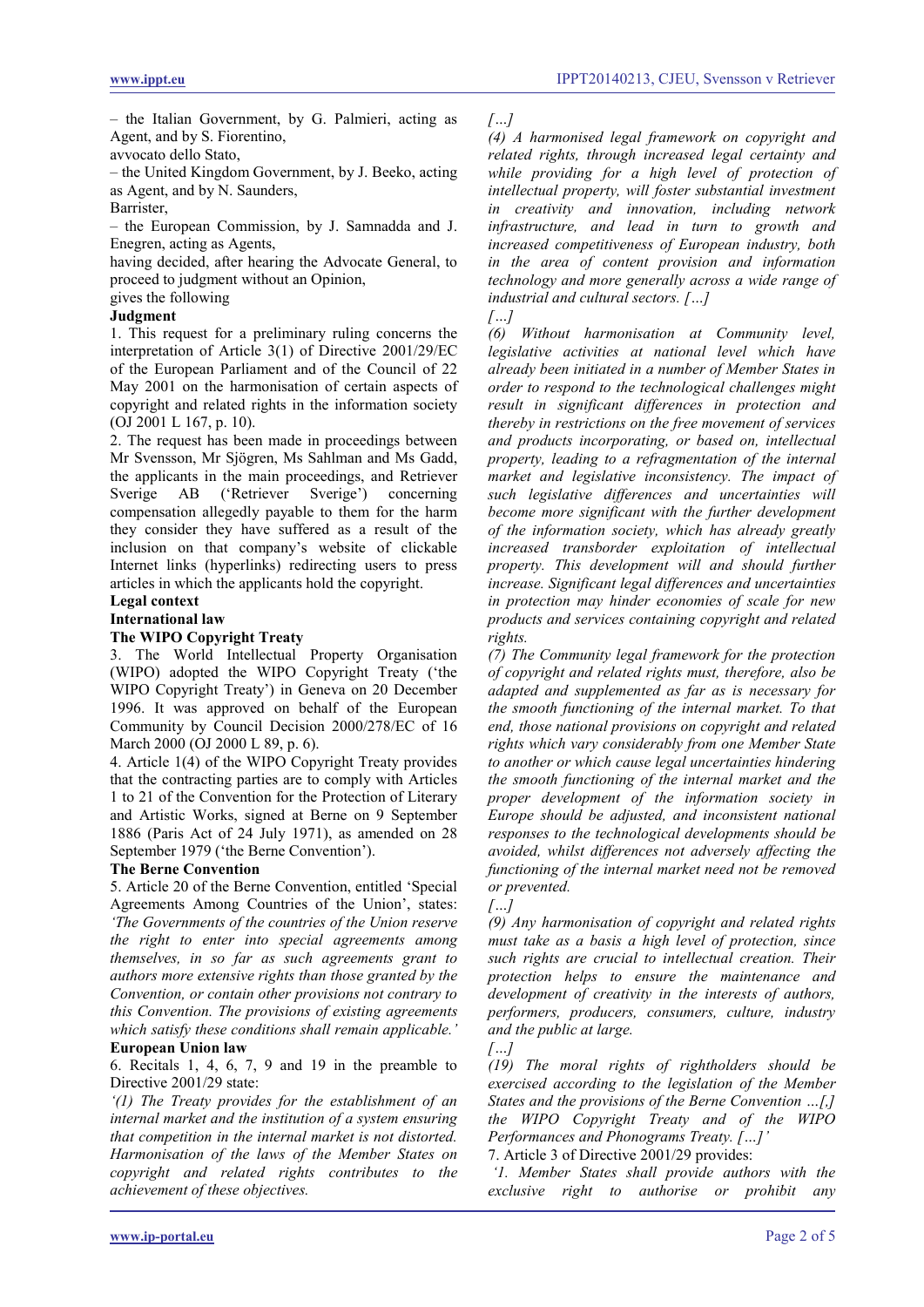*communication to the public of their works, by wire or wireless means, including the making available to the public of their works in such a way that members of the public may access them from a place and at a time individually chosen by them.*

*[…]*

*3. The rights referred to in paragraphs 1 and 2 shall not be exhausted by any act of communication to the public or making available to the public as set out in this Article.'*

# **The dispute in the main proceedings and the questions referred for a preliminary ruling**

8. The applicants in the main proceedings, all journalists, wrote press articles that were published in the Göteborgs-Posten newspaper and on the Göteborgs-Posten website. Retriever Sverige operates a website that provides its clients, according to their needs, with lists of clickable Internet links to articles published by other websites. It is common ground between the parties that those articles were freely accessible on the Göteborgs-Posten newspaper site. According to the applicants in the main proceedings, if a client clicks on one of those links, it is not apparent to him that he has been redirected to another site in order to access the work in which he is interested. By contrast, according to Retriever Sverige, it is clear to the client that, when he clicks on one of those links, he is redirected to another site.

9. The applicants in the main proceedings brought an action against Retriever Sverige before the Stockholms tingsrätt (Stockholm District Court) in order to obtain compensation on the ground that that company had made use, without their authorisation, of certain articles by them, by making them available to its clients.

10. By judgment of 11 June 2010, the Stockholms tingsrätt rejected their application. The applicants in the main proceedings then brought an appeal against that judgment before the Svea hovrätt (Svea Court of Appeal).

11. Before that court, the applicants in the main proceedings claimed, inter alia, that Retriever Sverige had infringed their exclusive right to make their respective works available to the public, in that as a result of the services offered on its website, Retriever Sverige's clients had access to the applicants' works.

12. Retriever Sverige contends, in defence, that the provision of lists of Internet links to works communicated to the public on other websites does not constitute an act liable to affect the copyright in those works. Retriever Sverige also contends that it did not carry out any transmission of any protected work; its action is limited to indicating to its clients the websites on which the works that are of interest to them are to be found.

13. In those circumstances, the Svea hovrätt decided to stay the proceedings and to refer the following questions to the Court of Justice for a preliminary ruling:

*'(1) If anyone other than the holder of copyright in a certain work supplies a clickable link to the work on his website, does that constitute communication to the*  *public within the meaning of Article 3(1) of Directive [2001/29]?*

*(2) Is the assessment under question 1 affected if the work to which the link refers is on a website on the Internet which can be accessed by anyone without restrictions or if access is restricted in some way?*

*(3) When making the assessment under question 1, should any distinction be drawn between a case where the work, after the user has clicked on the link, is shown on another website and one where the work, after the user has clicked on the link, is shown in such a way as to give the impression that it is appearing on the same website?*

*(4) Is it possible for a Member State to give wider protection to authors' exclusive right by enabling communication to the public to cover a greater range of acts than provided for in Article 3(1) of Directive 2001/29?'*

# **Consideration of the questions referred The first three questions**

14. By its first three questions, which it is appropriate to examine together, the referring court asks, in essence, whether Article 3(1) of Directive 2001/29 must be interpreted as meaning that the provision, on a website, of clickable links to protected works available on another website constitutes an act of communication to the public as referred to in that provision, where, on that other site, the works concerned are freely accessible.

15. In this connection, it follows from Article 3(1) of Directive 2001/29 that every act of communication of a work to the public has to be authorised by the copyright holder.

16. It is thus apparent from that provision that the concept of communication to the public includes two cumulative criteria, namely, an 'act of communication' of a work and the communication of that work to a 'public' (see, to that effect, **[Case C-607/11 ITV](http://www.boek9.nl/files/2013/IEPT20130307_HvJEU_ITV_v_TVCatchup.pdf) [Broadcasting and Others \[2013\] ECR, paragraphs](http://www.boek9.nl/files/2013/IEPT20130307_HvJEU_ITV_v_TVCatchup.pdf)  [21 and 31](http://www.boek9.nl/files/2013/IEPT20130307_HvJEU_ITV_v_TVCatchup.pdf)**).

17. As regards the first of those criteria, that is, the existence of an 'act of communication', this must be construed broadly (see, to that effect, Joined Cases **[C-](http://www.boek9.nl/files/2011/IEPT20111004_HvJEU_Premier_League.pdf)403/08 and C-429/08 [Football Association Premier](http://www.boek9.nl/files/2011/IEPT20111004_HvJEU_Premier_League.pdf)  [League and Others \[2011\] ECR I-9083, paragraph](http://www.boek9.nl/files/2011/IEPT20111004_HvJEU_Premier_League.pdf)  [193](http://www.boek9.nl/files/2011/IEPT20111004_HvJEU_Premier_League.pdf)**), in order to ensure, in accordance with, inter alia, recitals 4 and 9 in the preamble to Directive 2001/29, a high level of protection for copyright holders.

18. In the circumstances of this case, it must be observed that the provision, on a website, of clickable links to protected works published without any access restrictions on another site, affords users of the first site direct access to those works.

19. As is apparent from Article 3(1) of Directive 2001/29, for there to be an 'act of communication', it is sufficient, in particular, that a work is made available to a public in such a way that the persons forming that public may access it, irrespective of whether they avail themselves of that opportunity (see, by analogy, **[Case](http://www.boek9.nl/files/2006/IEPT20061207_HvJEG_SGAE_v_Rafael_Hoteles_-_hotelkamer.pdf)  [C-306/05 SGAE \[2006\] ECR](http://www.boek9.nl/files/2006/IEPT20061207_HvJEG_SGAE_v_Rafael_Hoteles_-_hotelkamer.pdf) I-11519, paragraph [43](http://www.boek9.nl/files/2006/IEPT20061207_HvJEG_SGAE_v_Rafael_Hoteles_-_hotelkamer.pdf)**).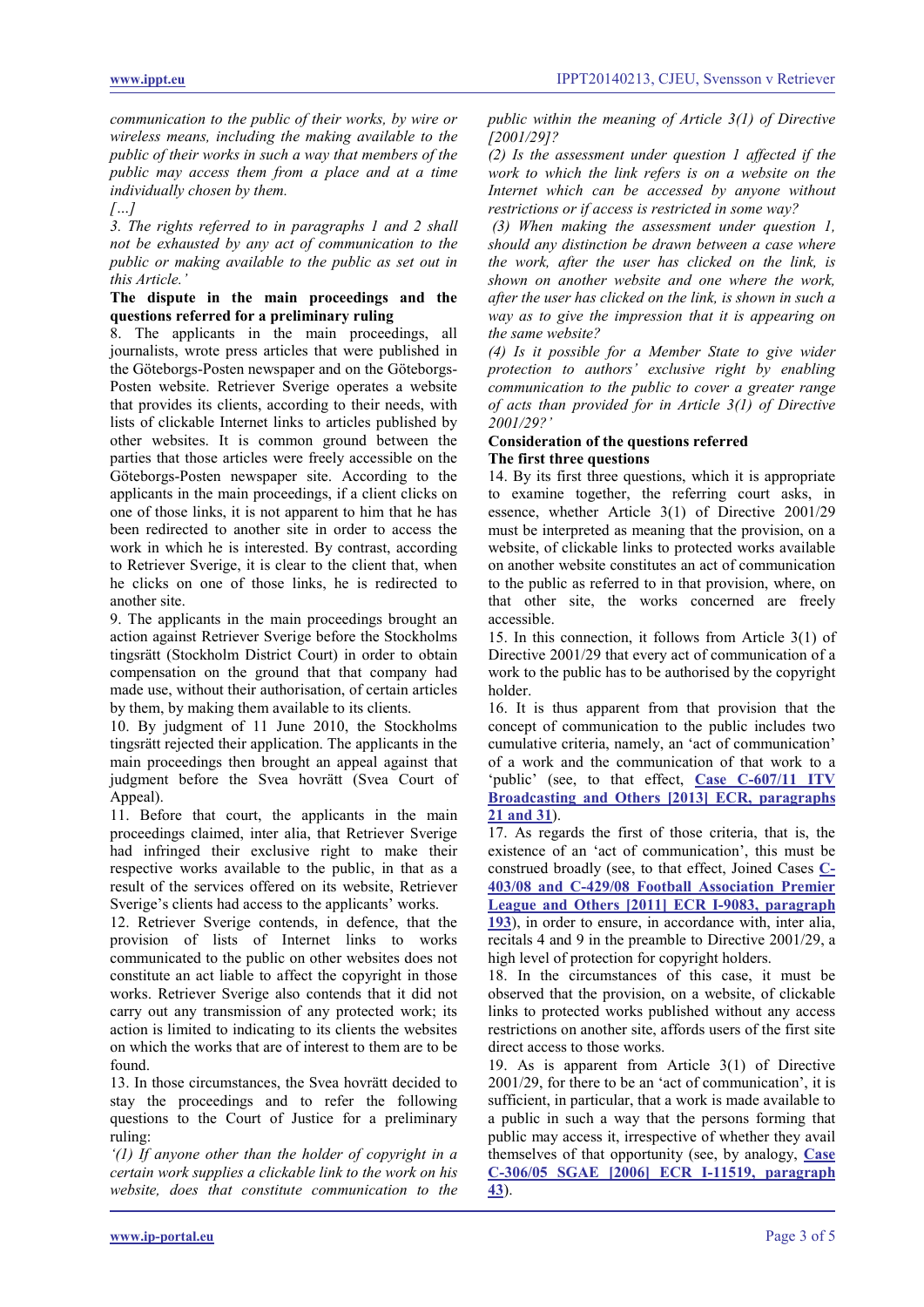<span id="page-3-0"></span>20. It follows that, in circumstances such as those in the case in the main proceedings, the provision of clickable links to protected works must be considered to be 'making available' and, therefore, an 'act of communication', within the meaning of that provision. 21. So far as concerns the second of the abovementioned criteria, that is, that the protected work must in fact be communicated to a 'public', it follows from Article 3(1) of Directive 2001/29 that, by the term 'public', that provision refers to an indeterminate number of potential recipients and implies, moreover, a fairly large number of persons (**[SGAE](http://www.boek9.nl/files/2006/IEPT20061207_HvJEG_SGAE_v_Rafael_Hoteles_-_hotelkamer.pdf)**, paragraphs 37 and 38, and **[ITV Broadcasting and Others,](http://www.boek9.nl/files/2013/IEPT20130307_HvJEU_ITV_v_TVCatchup.pdf)  [paragraph 32\)](http://www.boek9.nl/files/2013/IEPT20130307_HvJEU_ITV_v_TVCatchup.pdf)**.

<span id="page-3-1"></span>22. An act of communication such as that made by the manager of a website by means of clickable links is aimed at all potential users of the site managed by that person, that is to say, an indeterminate and fairly large number of recipients.

23. In those circumstances, it must be held that the manager is making a communication to a public.

24. None the less, according to settled case-law, in order to be covered by the concept of 'communication to the public', within the meaning of Article 3(1) of Directive 2001/29, a communication, such as that at issue in the main proceedings, concerning the same works as those covered by the initial communication and made, as in the case of the initial communication, on the Internet, and therefore by the same technical means, must also be directed at a new public, that is to say, at a public that was not taken into account by the copyright holders when they authorised the initial communication to the public (see, by analogy, **[SGAE,](http://www.boek9.nl/files/2006/IEPT20061207_HvJEG_SGAE_v_Rafael_Hoteles_-_hotelkamer.pdf)** paragraphs 40 and 42; **[order of 18 March 2010 in](http://www.boek9.nl/files/2010/IEPT20100318_HvJEU_Hotelhouder.pdf)  [Case C-136/09](http://www.boek9.nl/files/2010/IEPT20100318_HvJEU_Hotelhouder.pdf)** Organismos Sillogikis Diacheirisis Dimiourgon Theatrikon kai Optikoakoustikon Ergon, paragraph 38; and **[ITV Broadcasting and Others,](http://www.boek9.nl/files/2013/IEPT20130307_HvJEU_ITV_v_TVCatchup.pdf)  [paragraph 39](http://www.boek9.nl/files/2013/IEPT20130307_HvJEU_ITV_v_TVCatchup.pdf)**).

25. In the circumstances of this case, it must be observed that making available the works concerned by means of a clickable link, such as that in the main proceedings, does not lead to the works in question being communicated to a new public.

26. The public targeted by the initial communication consisted of all potential visitors to the site concerned, since, given that access to the works on that site was not subject to any restrictive measures, all Internet users could therefore have free access to them.

<span id="page-3-2"></span>27. In those circumstances, it must be held that, where all the users of another site to whom the works at issue have been communicated by means of a clickable link could access those works directly on the site on which they were initially communicated, without the involvement of the manager of that other site, the users of the site managed by the latter must be deemed to be potential recipients of the initial communication and, therefore, as being part of the public taken into account by the copyright holders when they authorised the initial communication.

28. Therefore, since there is no new public, the authorisation of the copyright holders is not required for a communication to the public such as that in the main proceedings.

<span id="page-3-3"></span>29. Such a finding cannot be called in question were the referring court to find, although this is not clear from the documents before the Court, that when Internet users click on the link at issue, the work appears in such a way as to give the impression that it is appearing on the site on which that link is found, whereas in fact that work comes from another site.

30. That additional circumstance in no way alters the conclusion that the provision on a site of a clickable link to a protected work published and freely accessible on another site has the effect of making that work available to users of the first site and that it therefore constitutes a communication to the public. However, since there is no new public, the authorisation of the copyright holders is in any event not required for such a communication to the public.

<span id="page-3-4"></span>31. On the other hand, where a clickable link makes it possible for users of the site on which that link appears to circumvent restrictions put in place by the site on which the protected work appears in order to restrict public access to that work to the latter site's subscribers only, and the link accordingly constitutes an intervention without which those users would not be able to access the works transmitted, all those users must be deemed to be a new public, which was not taken into account by the copyright holders when they authorised the initial communication, and accordingly the holders' authorisation is required for such a communication to the public. This is the case, in particular, where the work is no longer available to the public on the site on which it was initially communicated or where it is henceforth available on that site only to a restricted public, while being accessible on another Internet site without the copyright holders' authorisation.

32. In those circumstances, the answer to the first three questions referred is that Article 3(1) of Directive 2001/29 must be interpreted as meaning that the provision on a website of clickable links to works freely available on another website does not constitute an act of communication to the public, as referred to in that provision.

### **The fourth question**

33. By its fourth question, the referring court asks, in essence, whether Article 3(1) of Directive 2001/29 must be interpreted as precluding a Member State from giving wider protection to copyright holders by laying down that the concept of communication to the public includes a wider range of activities than those referred to in that provision.

34. In this connection, it is apparent, in particular, from recitals 1, 6 and 7 in the preamble to Directive 2001/29 that the objectives of the directive are, inter alia, to remedy the legislative differences and legal uncertainty that exist in relation to copyright protection. Acceptance of the proposition that a Member State may give wider protection to copyright holders by laying down that the concept of communication to the public also includes activities other than those referred to in